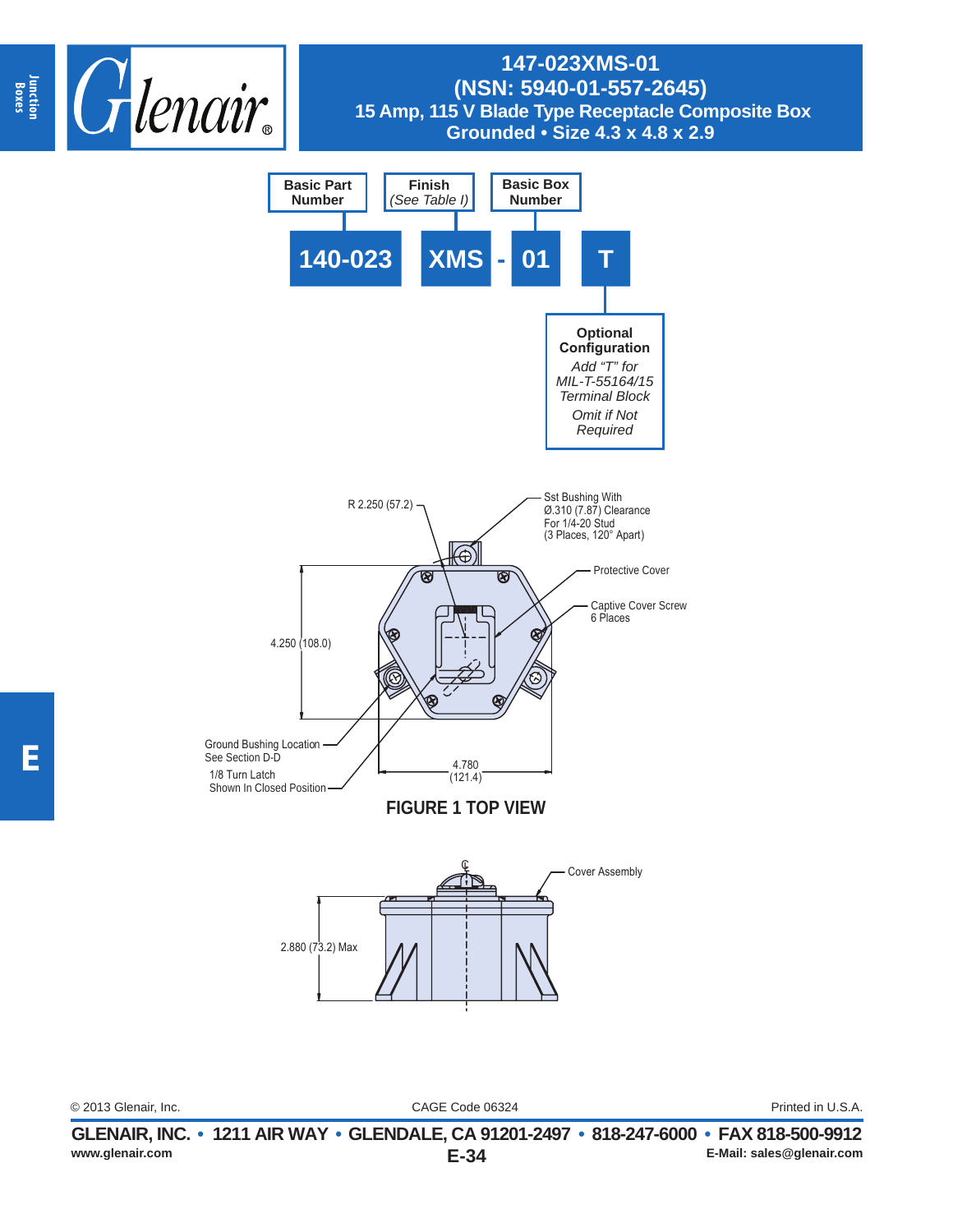





**Junction Boxes**

|                      | CLENAID INC. $\sim$ 4944 AID WAV. CLENDALE CA 04904 9407. 040 947 CO |  |
|----------------------|----------------------------------------------------------------------|--|
| © 2013 Glenair, Inc. | CAGE Code 06324                                                      |  |

Printed in U.S.A.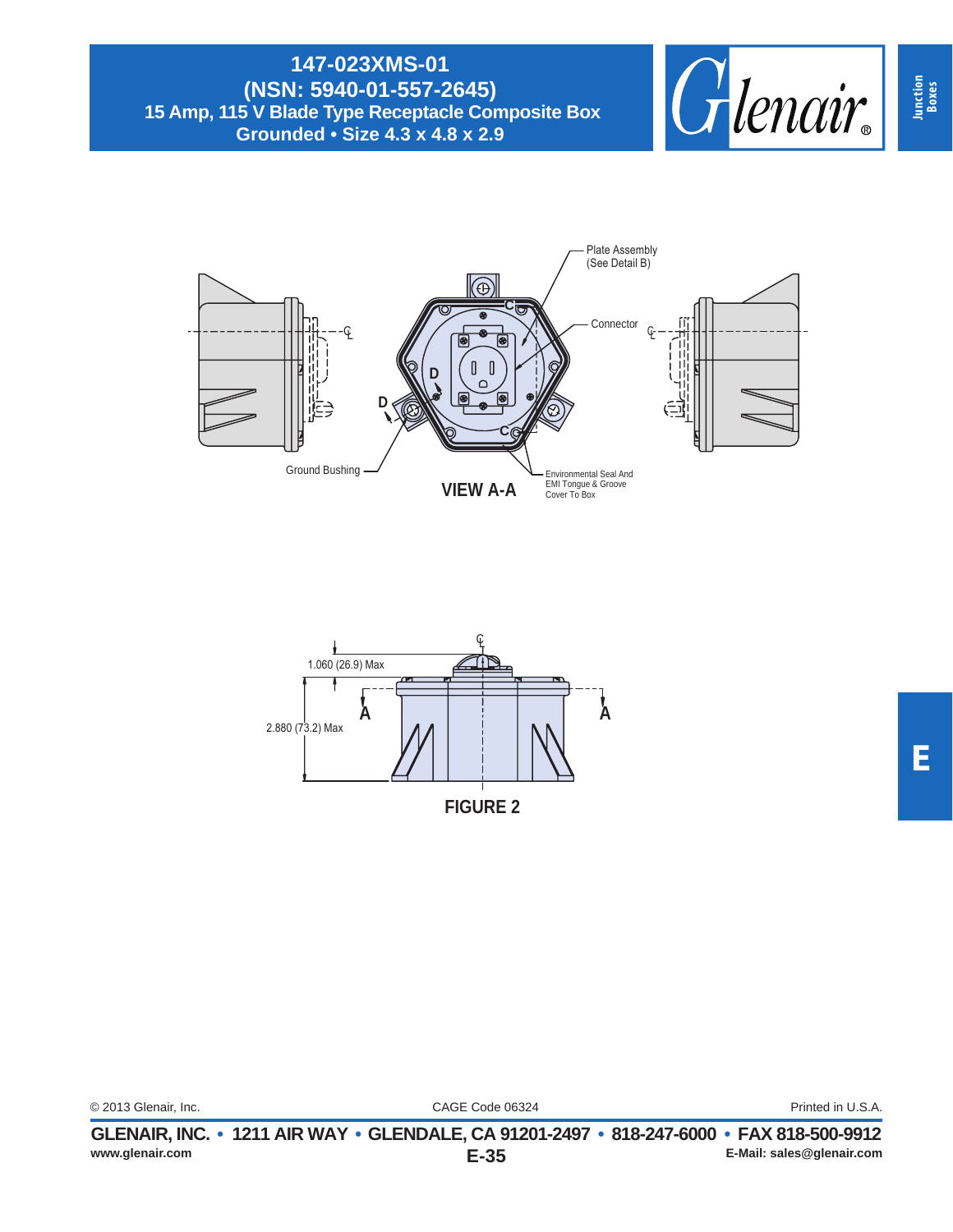



**VIEW C-C**

#### **APPLICATION NOTES**

- 1. Assembly identified with manufacurer's code identification number (Glenair, part number and date code).
- 2. Color may be subject to fading, however UV exposure will not affect material physical properties.
- 3. Assembly is similar to symbol part numbers and require installation in accordance with NAVSEA drawing 803-6983506.
- 4. Material / Finish: Box, cover - Thermoplastic grey color/see Table I. Hardware - 316 SST/passivate. Seals and gaskets - Silicone/N.A. Mounting Plate - 300 series SST/passivate.
- 5. Metric dimensions (mm) are indicated in parentheses.
- 6. Not for use with thread collar receptacle, see 147-023XMS-02.

CAGE Code 06324 © 2013 Glenair, Inc. Printed in U.S.A.